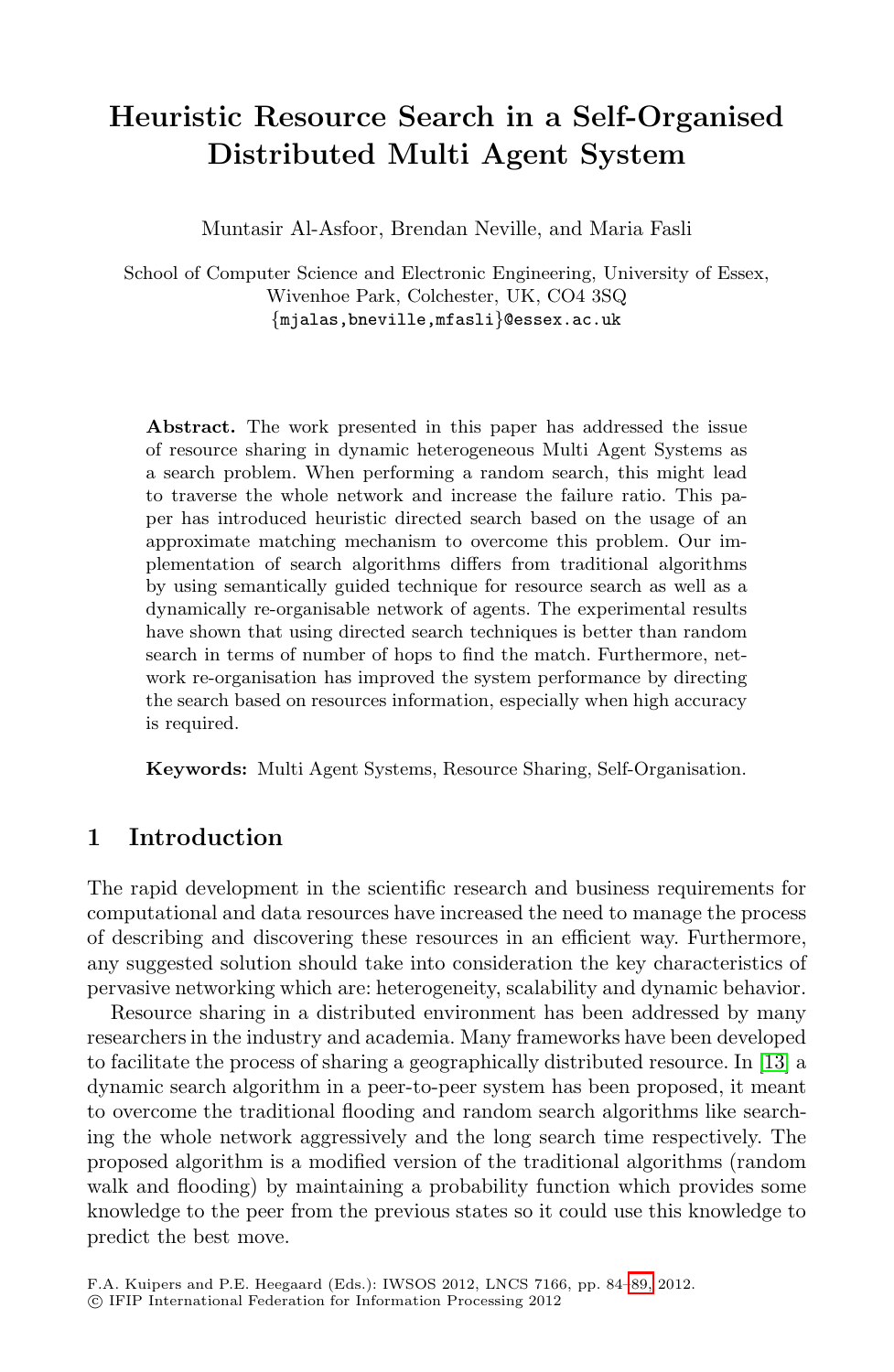A dynamic network topology adaptation technique has been proposed by [3] with the aim of improving the search performance of the flooding algorithm by creating semantic communities based on query traffic. In contrast with our work, the authors have focused more on changing the topology based on statistical heuristics by collecting nodes with similar interests together in small communities. They assumed that the file request could be fulfilled by nodes within the same community.

Inspired by the idea of reducing the matching accuracy to discover the resources quickly, we have adapted the conventional random search algorithm by introducing a directed search technique using the available resources description. The novelty we have introduced is to guide the search through the agents' network based on how semantically close the agents are to the requester in terms of resources. The rest of the paper has been organised as follows: section two has been devoted to the resource search scenario. System evaluation and experimental results are presented in section three. Finally, conclusions and suggestions for future development are discussed in section four.

## **[2](#page-5-3) [Res](#page-5-2)ource Sharing Scenario**

In order to support our investigation into the micro-macro link between the selected search parameters, and their global consequences with respect to our system performance metrics, we have chosen to run multiple simulations of our resource discovery scenario across the available state space as defined by our parameters. A number of agent-based simulation tools exist such as Mason [7], NetLogo [12] and Swarm [6] in addition to specific agent languages [9] and platforms e.g. Jason [2]. From this myriad of tools we have selected to use PreSage [8], a Java based rapid prototyping and simulation tool developed to support the animation of agent societies. Similarly to the platforms and tools mentioned above, PreSage allows us to script a series of simulation runs with varying parameters, and record results from a global perspective. The system has been designed as a distributed multi agent system where each agent could be a provider or requester. Each agent holds resources which are available to share or tasks they need to be executed. Each agent has a unique identifier and knows about a subset of the agents' population and uses them to maintain its own contact database. The contacts database contains a list of agents to which the agent can forward messages. The network of agents starts with one agent and then agents will be added to the network while the simulation is running. When a new agent joins the system it will be given a random peer from the set of peers which are already active in the system and then the agent will start to forward and receive messages.The receiver agents will use the senders' contact information to update their contact databases. The agents are interacting using messages of the form: *Message* <sup>=</sup>*< T o, F rom, Resource, Accuracy, T T L >*

where: *To*: is the sender's ID; *From*: is the potential receiver's ID; *Resource*: is the required resources; *Accuracy*: is the required matching accuracy; *TTL*: is the maximum time to live (number of hops).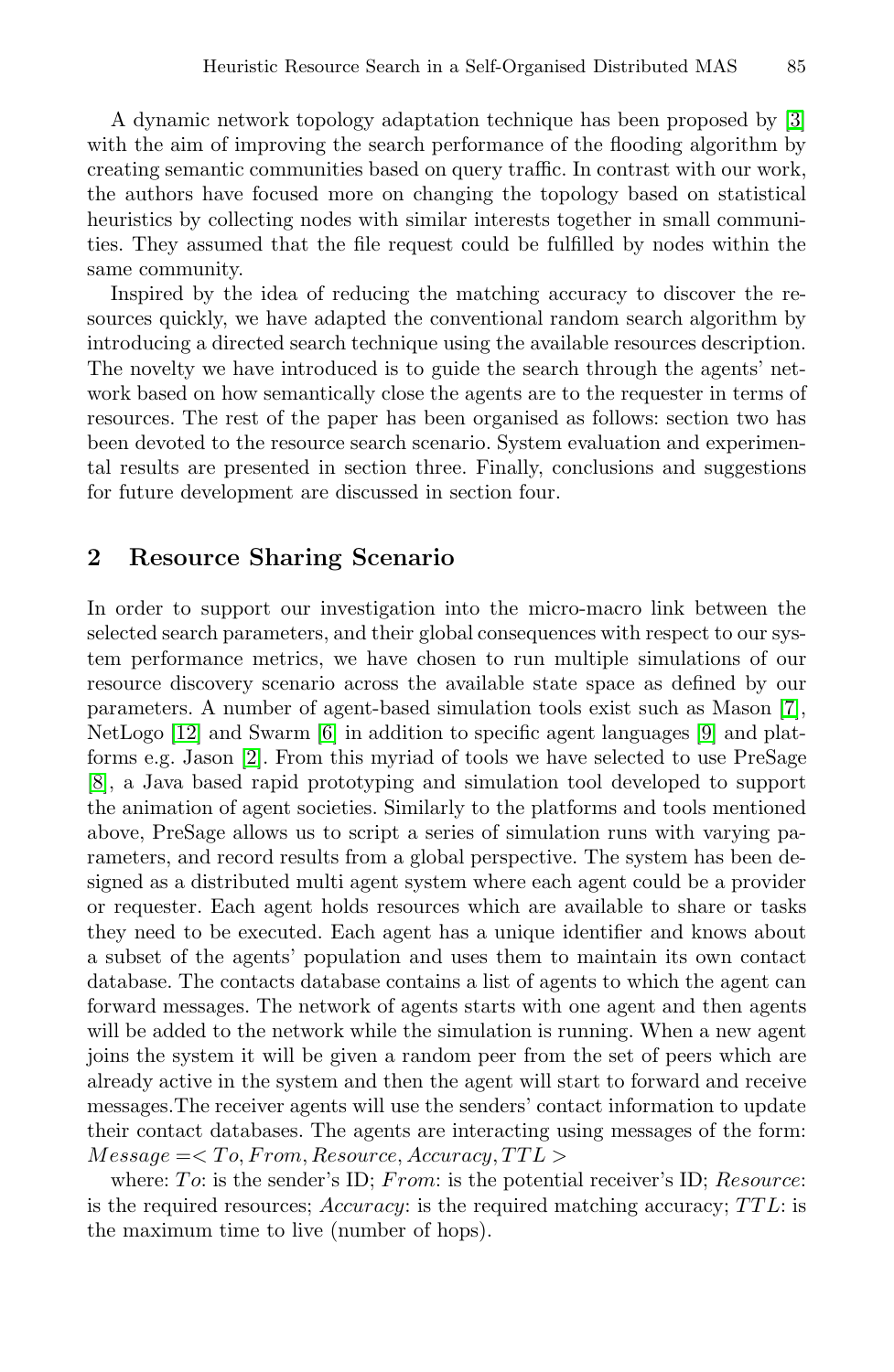#### 86 M. Al-Asfoor, B. Neville, and M. Fasli

For the purpose of simulation, the contacts database size have been chosen to be finite and each agent can contact *k* agents directly giving that all the agents are connected in the network layer. Limiting the contacts database size helps to avoid the situation in which each agent is connected directly to all the agents in the network which makes each agent a messages sink; this situation will overload the network and exploit its resources. The simulation's time has been divided [into](#page-5-4) time cycles where a new agent is cr[eate](#page-5-5)d each time  $cycle(t)$ . In our experiments, 300 [ag](#page-5-6)ents have been created during the first 300*t* of the total <sup>600</sup>*t* simulation time.

### <span id="page-2-0"></span>**2.1 Resource Description and Matchmaking**

In a distributed computing environment, many standard methods have been developed to describe resources and tasks extensively. For instance, WSDL (Web Service Description L[an](#page-5-7)guage) [11], OWL (Web Ontology Language) [10] and RDF(Resource Desc[rip](#page-2-0)tion Framework) [4]. For the purpose of simulation and since the focus of this paper is on improving the network traffic performance, resources and tasks have been described as a three element vector in the form *resource*  $\langle r_0, r_1, r_2 \rangle$ . Where, the vector *resource* represents the semantic information which then will be used to match resources vs tasks. The resource elements  $r_i$  are assigned a random value in the range  $[0-4]$  from a uniform distribution which creates 5<sup>3</sup> possible different values. Resource vs. request matchmaking takes place using the Manhattan [5] distance measure between resources and tasks vectors as shown in Equation 1.

$$
Dis(R^A, R^B) = \sum_{i=0}^{2} |r_i^A - r_i^B|
$$
 (1)

where: *Dis* is the Manhattan distance between resource  $R^A$  and resource  $R^B$ .

#### **2.2 Resource Search**

The resource discovery problem has been considered as a search problem with the aim of finding the required resource across the network. As the network could scale too largely, the aim is to direct the search using the available resource information and by applying the matchmaking technique. Directing the search would decrease the number of hops required to discover the resources and increase the chances of doing that before the request message times out.

As the size of the contacts database is finite, two different methods have been used to deal with the process of adding a new contact to the database. If a new agent has joined and there is a free space in the contacts' database, then it just adds the new contact to the database. Otherwise, if there is no free space in the contacts database, then depending on which adding method has been selected, the agent would either remove the oldest contact and add the new one (First In First Out) in its place or, remove the agent with the lowest similarity and add the new comer (if the new comer is semantically closer than the one to be removed). Technically, the first method (First in First out) helps to maintain the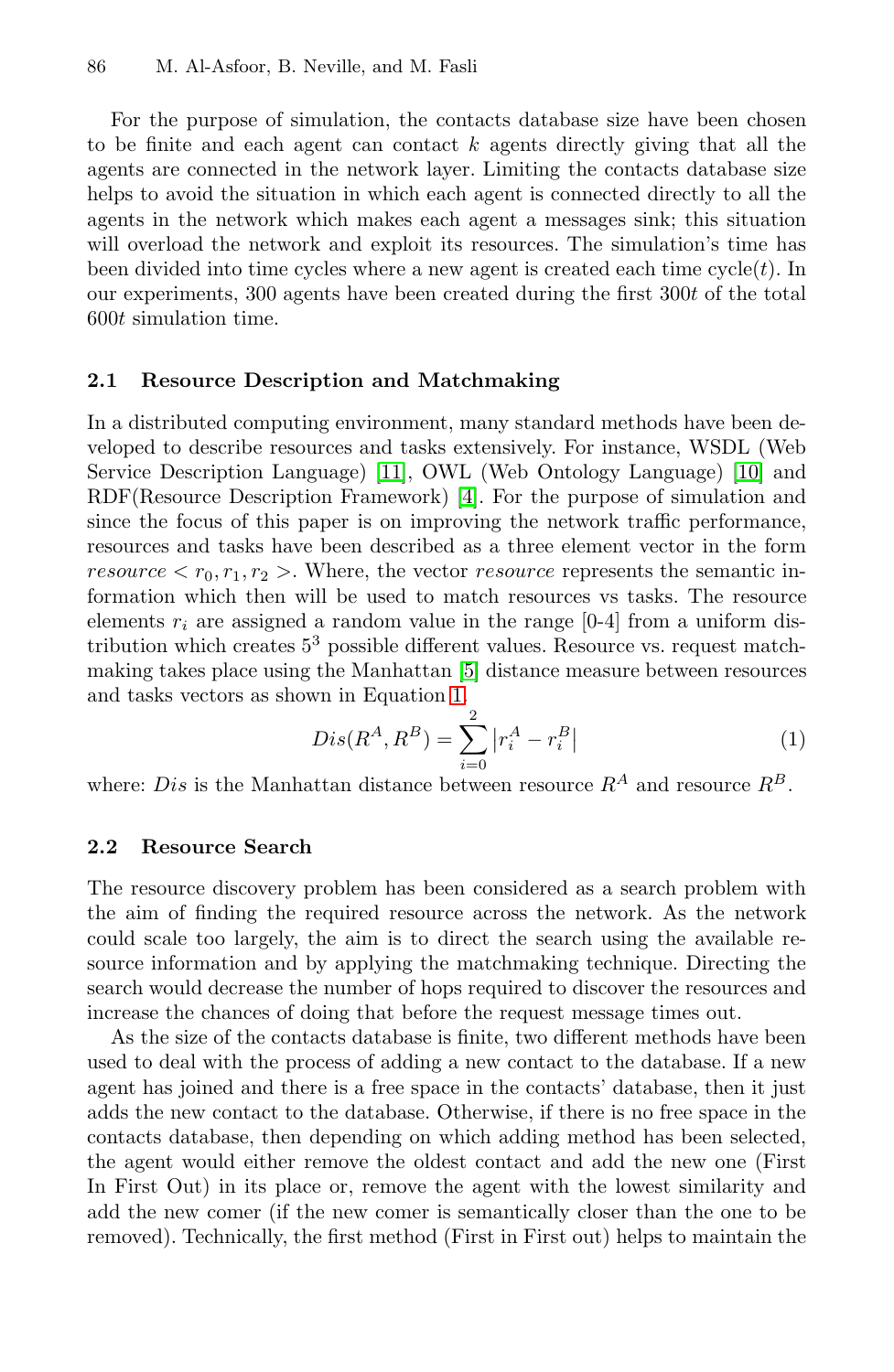network connectivity of the new[co](#page-2-0)mer and gives it a chance to communicate with other agents. In contrast, the second method (join based on similarity) helps to re-organise the network by directing the search based on the type of resources.

Upon receiving a resource search message (rsm) the receiver agent has to check if the sender is unknown (not available in the contact database), then it adds the sender to the contact database, otherwise, it just updates its record. Furthermore, the receiver will check if the required resource is available locally within the required matching error using Equation 1. Accordingly, if the matching error is less than the maximum error, then the receiver will send a "resource found" message to the initiator and stop. Otherwise, the receiver will have to check if the rsm has timed out or no by checking the time to live parameter of the rsm. After that, if the rsm has timed out, then the search fails otherwise the receiver will have to select the next peer to forward the message to it after updating the path and decreasing the time to live. If there are no more agents to send the rsm to, the agent must send the rsm back to the previous agent in order to enable it to select another branch to send the rsm to.

The next agent(peer) selection is based on two different methods. The first method is to select an agent randomly from the contact database to forward the rsm to excluding the agents which have been already visited before (member of the path). The second method is to select an agent wh[ich](#page-5-8) holds the resource with the smallest matching error with the required resources (given that the error is greater than the maximum allowable error) to forward the rsm to excluding the ones who have already been visited. The modifications we have made during the course of this work are related to the network's connectivity where it changes dynamically when new peers join the system or an existing peer sends an rsm. Even with the conventional random search algorithm, the network's connectivity changes using first In First Out (FIFO) technique to avoid the aging problem we have discussed before. For further details and the Algorithms pseudo code see [1].

# **3 System Evaluation and Experimental Results**

Three experiments have been designed to measure the fidelity of the three configurations with which each agent decides which agent to forward the resource search message to. These configurations are: Config-1: Random Search with First In First Out (FIFO) contacts; Config-2: Directed Search with First In First Out (FIFO) contacts; Config-3: Directed Search with Self-Organisation. For simulation purposes four parameters have been set as follows: Number of Agents = 300; maximum number of contacts for each agent  $= 10$ ; maximum number of hops each resource search message can do  $(t1) = 100$ ; required accuracy of matching between [0,12]. The aim of these experiments is to evaluate the effects of each configuration on the system performance which has been measured by the following parameters: System Mean Average Error (MAE); Average Hop Count to find the resource successfully; Percentage of Failures : the ratio of failed requests to the total number of requests.

In the experiment we ran with required accuracy of 0, it appeared that the matching error between the acceptable and the achieved accuracy was the same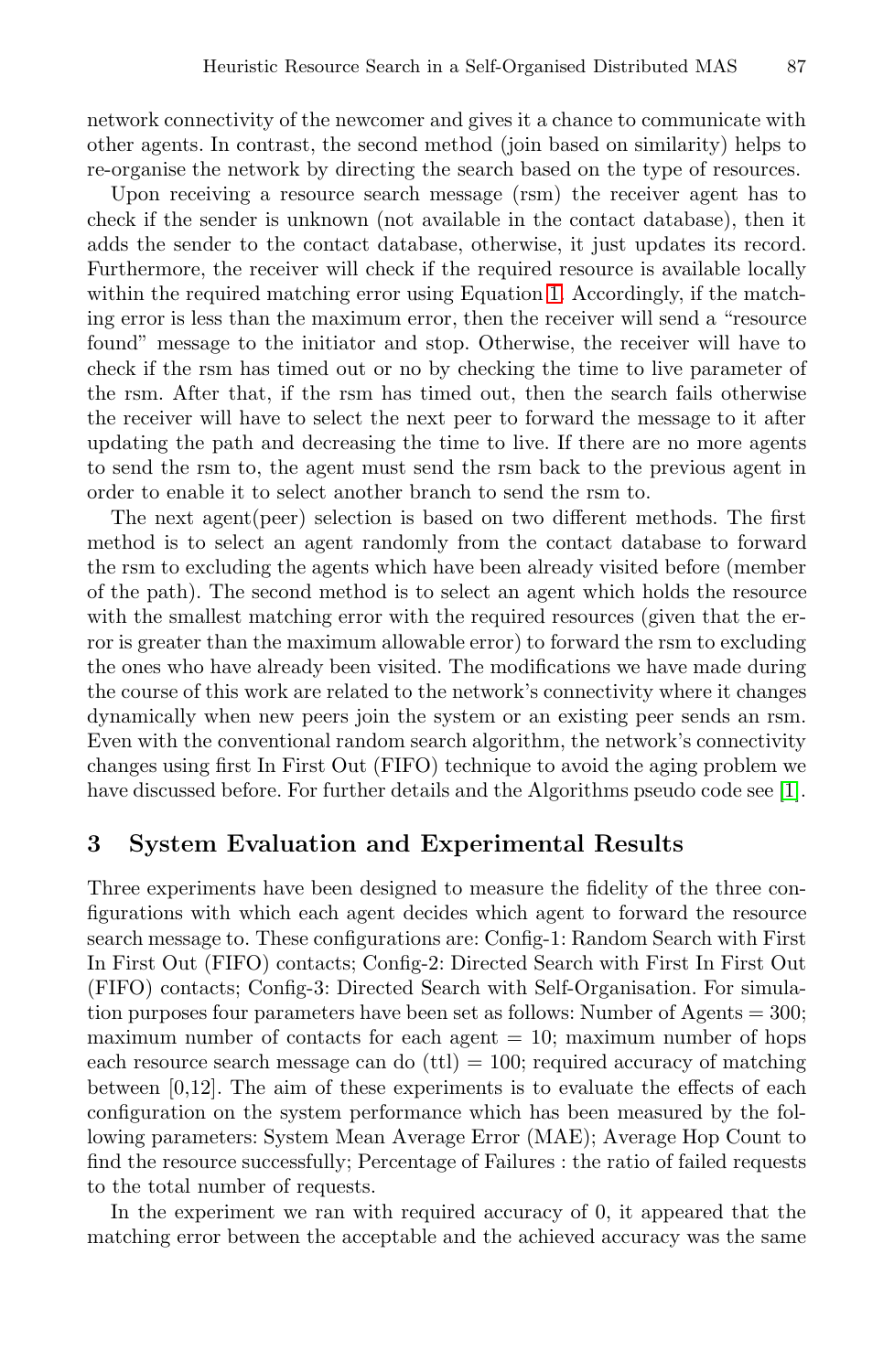#### 88 M. Al-Asfoor, B. Neville, and M. Fasli

for all configurations. The reason for that is simply because there is no matching error less than 0. Furthermore, as the acceptable error increased, the system *[MAE](#page-4-0)* increased, with directed search approaches doing better than non-directed search as shown in Figure  $1(a)$ . However, the average number of hops to find the resource successfully has increased sharply when the acceptable matching error decreased because with smaller acceptable error the message has to navigate more agents to find the required resource. Directed Search with Self-organisation has shown a rapid decrease in the Average Hop Count to find the resource successfully in comparison with Random Search and a noticeable decrease in comparison with Directed Search especially with small acceptable error values as shown in Figure 1(b).



<span id="page-4-0"></span>

(a) A comparison between the allowable matching error the found matching error (system MAE).

(b) Average number of hops a resource search message will make before successfully finding the requested resource.

The ability to re-organise the contact list based on the resources information has improved the system performance by enabling the agent to learn from the system about the available resources and direct search accordingly.

## **4 Conclusions and Future Work**

This paper has addressed resource sharing in dynamic heterogeneous Multi Agent Systems as a search problem. Performing random search might lead to traverse the whole network exhaustively and increase the failure ratio; accordingly, we have introduced heuristic directed search to overcome this problem. Our implementation of search algorithms differs from traditional algorithms by using a semantically guided technique for resource search as well as a dynamically re-organisable network of agents. The experimental results have shown that using directed search techniques is better than random search in terms of number of hops to find the match. Furthermore, network re-organisation has improved the system performance by directing the search based on resources information, especially when high accuracy is required.